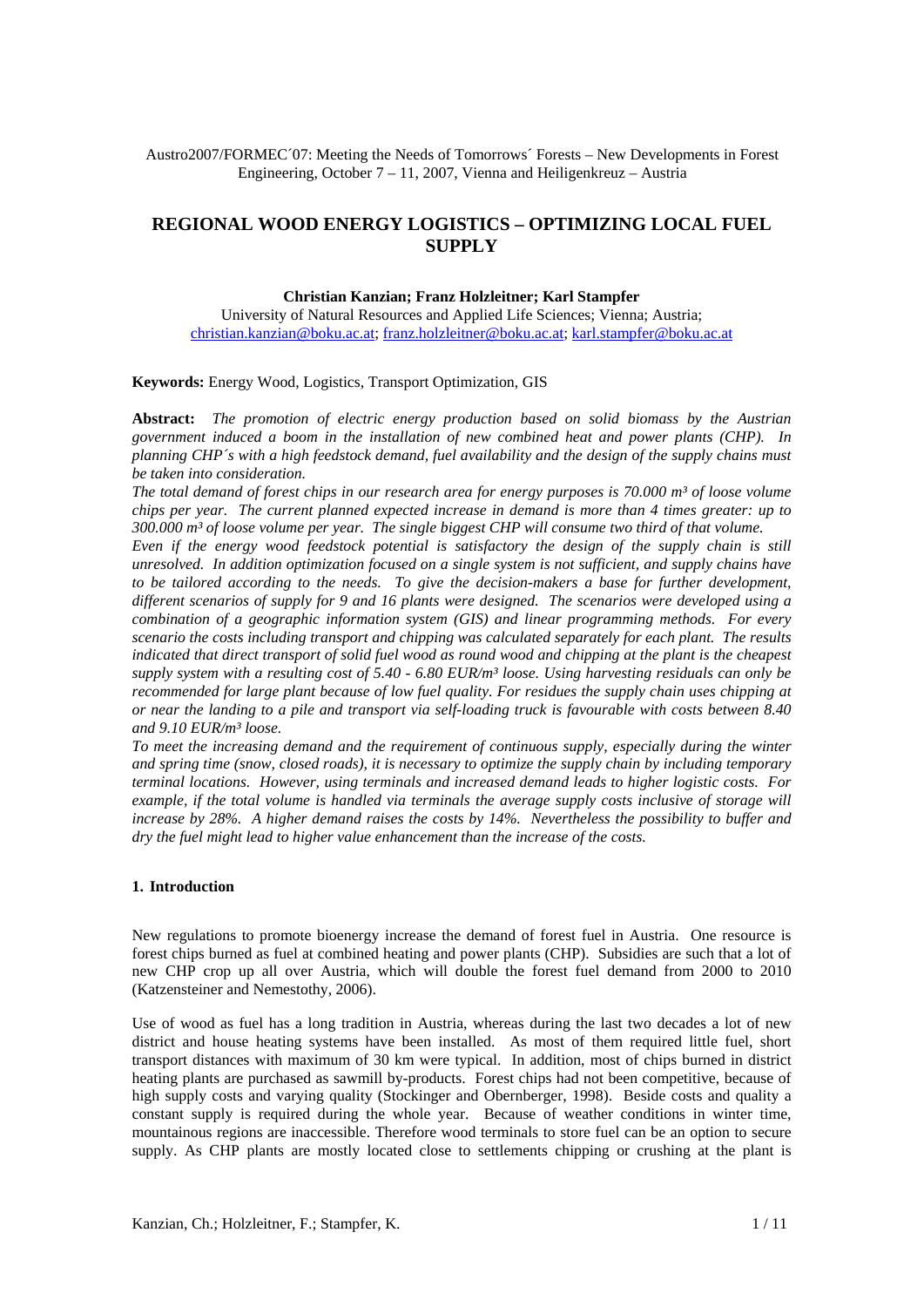sometimes is a problem because of noise and dust emissions. To date supply networks to meet the arising needs do not exist.

Eriksson and Björheden (1989) evaluated five theoretical production flows of fuel from forest to plant and from forest to terminal to plant respectively. Using linear programming methods the computed results show that direct supply is the most economic way, because the expected added cost of improved fuel quality and secure supply does not pay off. Eriksson and Björheden (1989) pointed out: "optimizing forest-fuel production essentially means minimizing transport costs".

To determine terminal locations Gronalt and Rauch (2007) presented a simple approach based on iso-cost curves, but also mentioned that for an optimal supply network total cost of transport and terminal must be considered.

The aim of this study is to develop a supply network with optional fuel network via terminals. Optimal material flows and expected costs at plant level for three demand scenarios and supply options are calculated to demonstrate the differences between direct and flow via a terminal. Therefore a survey of demand, fuel wood potential and existing infrastructure of terminals must be documented. To compute optimal material flows, the linear programming technique will be used.

#### **2. Material and methods**

For the logistics of supplying feedstock to heat plants different supply chains are available, including place to chip as well as the option of using interim terminals. In addition to current demand level of  $73,000$  m<sup>3</sup>/a loose the upgrading of existing plants and new installation are accounted for in scenarios II and III respectively. Scenario II includes upgrading and installation of small and medium seized plants, with a demand less than 50,000 m<sup>3</sup>/a loose. In scenario III the realization of a major project, which will increase the demand up to  $300,000$  m<sup>3</sup>/a loose (Table 1), is considered. Three supply options assume different usage of terminals in the supply chain accounted for as a share of the whole yearly demand in the region. The first option is based on transport of round wood directly to the plant, chipping at the plant and without using any terminal. In option two and three 50% and 100% of the demand are handled via terminals respectively. From terminal to plant only chipped material is transported, because this is the cheapest transport mode and no additional trans-loading is required. Due the high demand in scenario III and the insufficient capacities of terminals, the combination of scenario three with option three cannot be solved. For the question if a big terminal in the region is optimal, an additional fourth option with 100% share via terminals and full utilization of the biggest terminal is considered.

Based on questionnaires and interviews with plant operators, wood chips from harvesting residues are just recommended for big plants. Therefore the biggest four plants in the region are supplied with wood chips from harvesting residues. The yearly potential of harvesting residues in the region is about 24,000 m<sup>3</sup> solid. But this is not enough to cover the demand of these plants. As supply chain for these harvesting residues the combination chipper and self loading chip truck is chosen. With this system the chipper can work independent from transport, therefore delays can be avoided (Ganz et al., 2005; Kanzian and Holzleitner, 2006).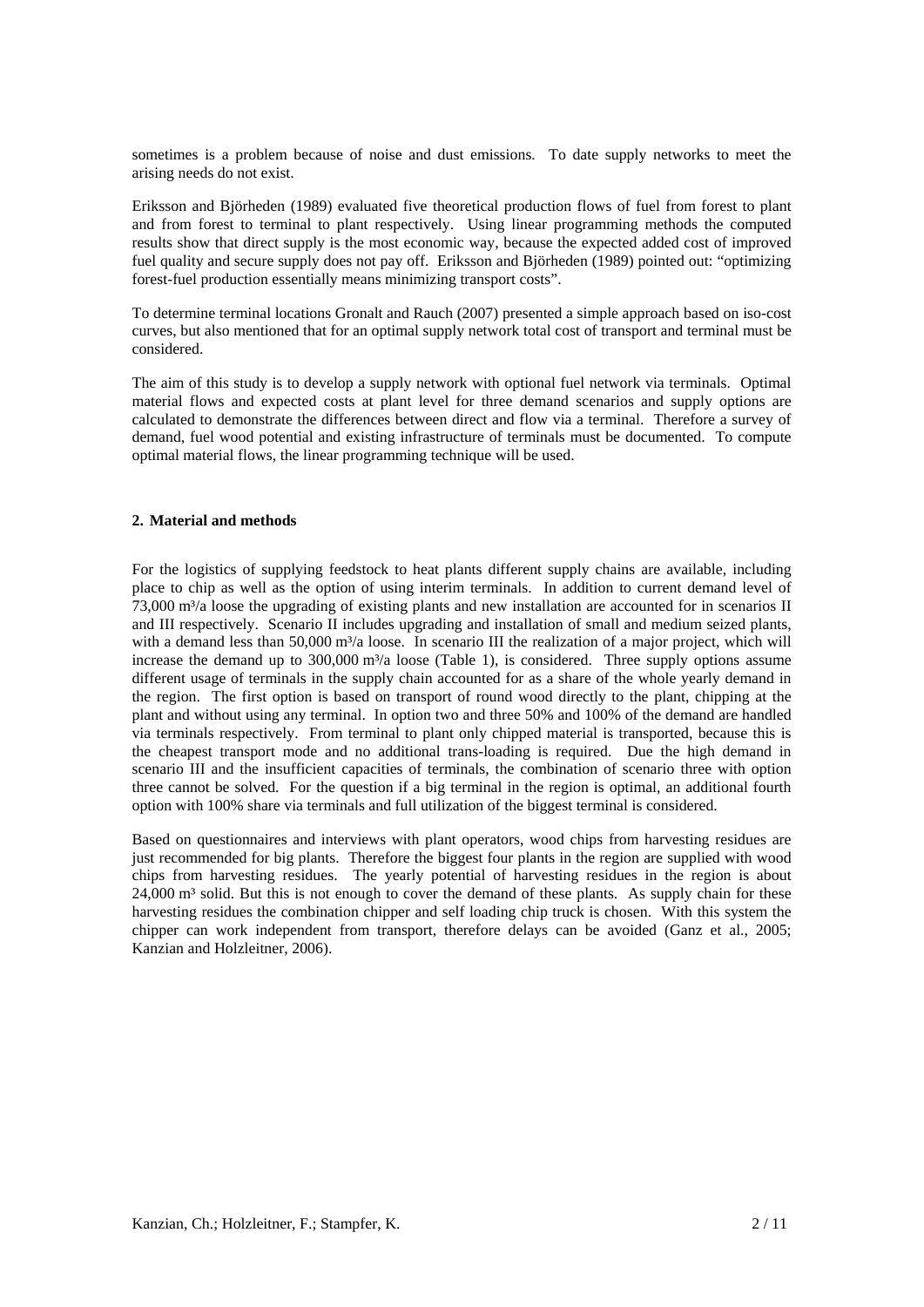| <b>Scenarios</b>         |         | <b>Options</b>      |          |
|--------------------------|---------|---------------------|----------|
|                          | 1       | 2                   | 3        |
| Demand                   |         | Share via Terminals |          |
| [m <sup>3</sup> loose/a] | 0%      | 50%                 | 100%     |
| $1 - 73,000$             | $1 - 1$ | $1 - 2$             | $1 - 3$  |
| $II - 96,000$            | II - 1  | $II - 2$            | $II - 3$ |
| $III - 306,000$          | III - 1 | $III - 2$           |          |

**Table 1: Overview of supply chain scenarios and options** 

#### **2.1. Model description**

Erikson and Björheden (1989) optimized the supply for only one consumer with linear programming methods (LP). Number and size of decision variables within LP-models determine the size of the problem and the memory requirements to solve it, whereas is easy to exceed the memory limits of 32-bit computing As the model should be solvable for a network of 8 terminals and 16 plants with standard software, the number of material flows were reduced. The following three flows are considered: (1) direct transport from forest to plant of solid fuel, (2) transport from forest to terminal solid and (3) transport from terminal to plant chipped (Figure 1). The network analysis assumes that all sinks and sources are available in form of locations, therefore terminals and heating plants are geo-referenced. Sources of fuel wood are represented by a square grid of one by one kilometer. Each point will so present 100 ha of forest land.



**Figure 1: Flow of wood chips from forest to terminal/plant** 

The calculation of different scenarios and options is done in several steps. Geographic information and data based on time studies for the static simulation have to be linked before (Figure 2). Data concerning real supply areas of the plants are not considered. During routing and linear programming theoretical supply areas are calculated. The model for optimizing contains a list of assumptions and simplifications:

- The fuel wood potential is uniformly distributed over the forest area.
- Transport costs consist of a variable part and a fixed part based on the capacity. The variable part is calculated with network analysis in combination with routing. Fixed costs contain loading and unloading.
- The costs of chipping are constant and dependent on the location. Chipping at the plant or terminal is considered with lower costs than at the landing.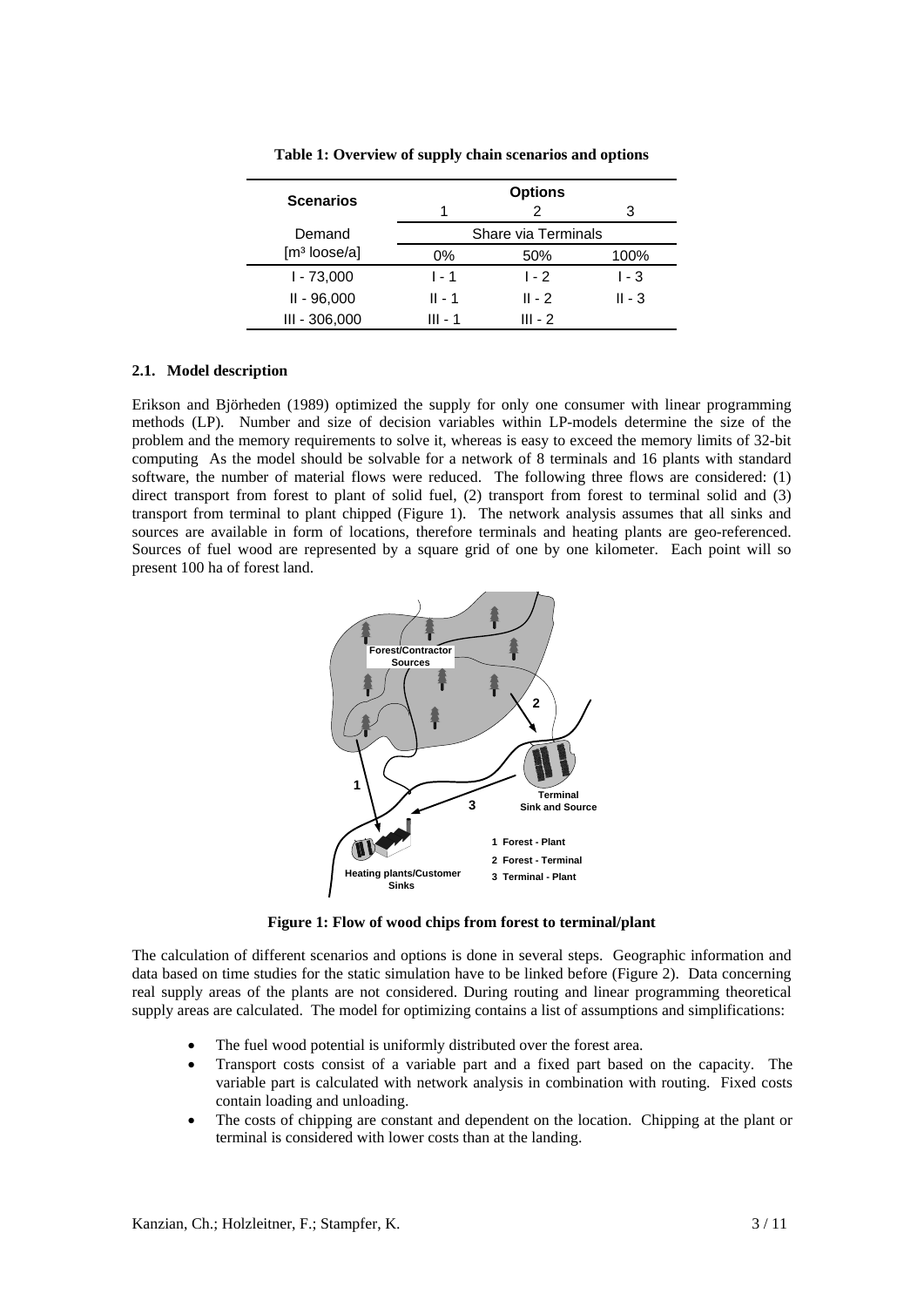- The period under consideration is one year.
- At terminals the maximum storage capacity will be turned over once a year. Considering time for drying from four to six months and peaks of demands at turn of the year don't allow more than one turn over.
- There are no limits for storage capacities at heating plants. It is assume that the yearly turn over can be handled at plant.
- Every source delivers to the nearest sink. Effects by markets, regional in- or outflows of fuel wood are not considered.
- The model contains only plants with a yearly demand of  $1.000 \text{ m}^3/\text{a}$  loose.
- Only costs for transport and chipping are included without any harvesting or raw material costs.

The variable costs during optimization, which have to be minimized, are the transport costs. The objective function of the analysis computes the transportation costs, whereas defined constraints must be taken into account (Domschke und Drexl, 2005). In the first step the transport from terminal to plant is optimized (1), considering that the demand of plant has to be satisfied (2) and the maximum capacities of terminals has not to be exceeded (3).

$$
z = \sum_{i \in I} \sum_{j \in J} c_{ij} x_{ij} \tag{1}
$$

$$
\sum_{i \in I} x_{i j} = d_j^{plant} p^{share} \qquad \forall j \in J
$$
 (2)

$$
\sum_{j \in J} x_i \le \nu_i^{\max.capacity} \qquad \qquad \forall i \in I \tag{3}
$$

Transport costs per entity of potential from source to sink  $(c_{ii})$  include driving, loading, unloading, the hourly costs and load volume. Demand ( $d_f^{plant}$ ) of each plant was collected during interviews, digitized and georeferenced (Figure 4). The potential of sources  $x_i$  is determined in a separate study of fuel wood potential in the region. Quantities which have to be transported from source to sink are described with  $\bar{x}_{ij}$ . The maximum capacity of terminals is fixed with  $v_t^{max.capacity}$ . (Figure 3, Table 3) The amount of chips handled via terminals (*pshare*) depends on chosen option and is 0, 50 and 100% respectively. A matrix with sources and sinks is setup including the information of costs for each sink source combination.

In the second step a cost optimal flow from forest to plant or terminal will be compute. In this case terminals are acting as sinks too, whereas the optimal turnover calculated by step 1 is treated as demand now. To ensure that every source point will be assigned to one sink, the objective function has to be extended by a binary decision variable  $f_{ij}$ . (4). Constraint (5) and (6) ensure the limits of fuel wood potential and satisfy the demand.

$$
z = \sum_{i \in I} \sum_{j \in J} c_{ij} x_i f_{ij} \qquad f_{ij} = \{0,1\}
$$
 (4)

$$
\sum_{i \in I} f_{ij} x_{i j} = d_j^{quad} \qquad \qquad \forall j \in J \tag{5}
$$

$$
\sum_{j \in J} f_{ij} x_i \le x_i \qquad \qquad \forall i \in I \tag{6}
$$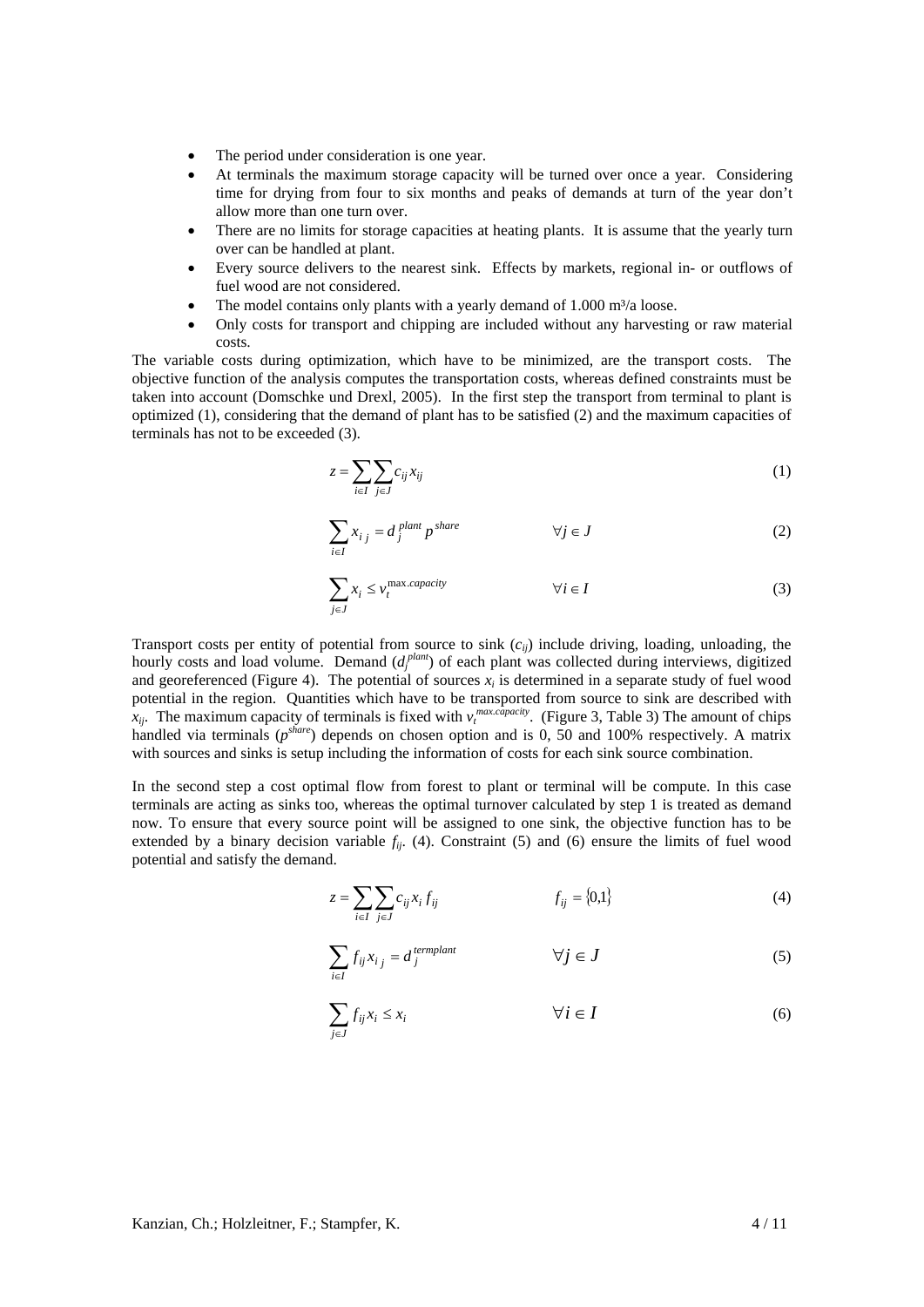

**Figure 2: Database, Dataflow and used methods for the static simulation and optimization.** 



**Figure 3: Map of optional terminal locations with storage capacities in the region.**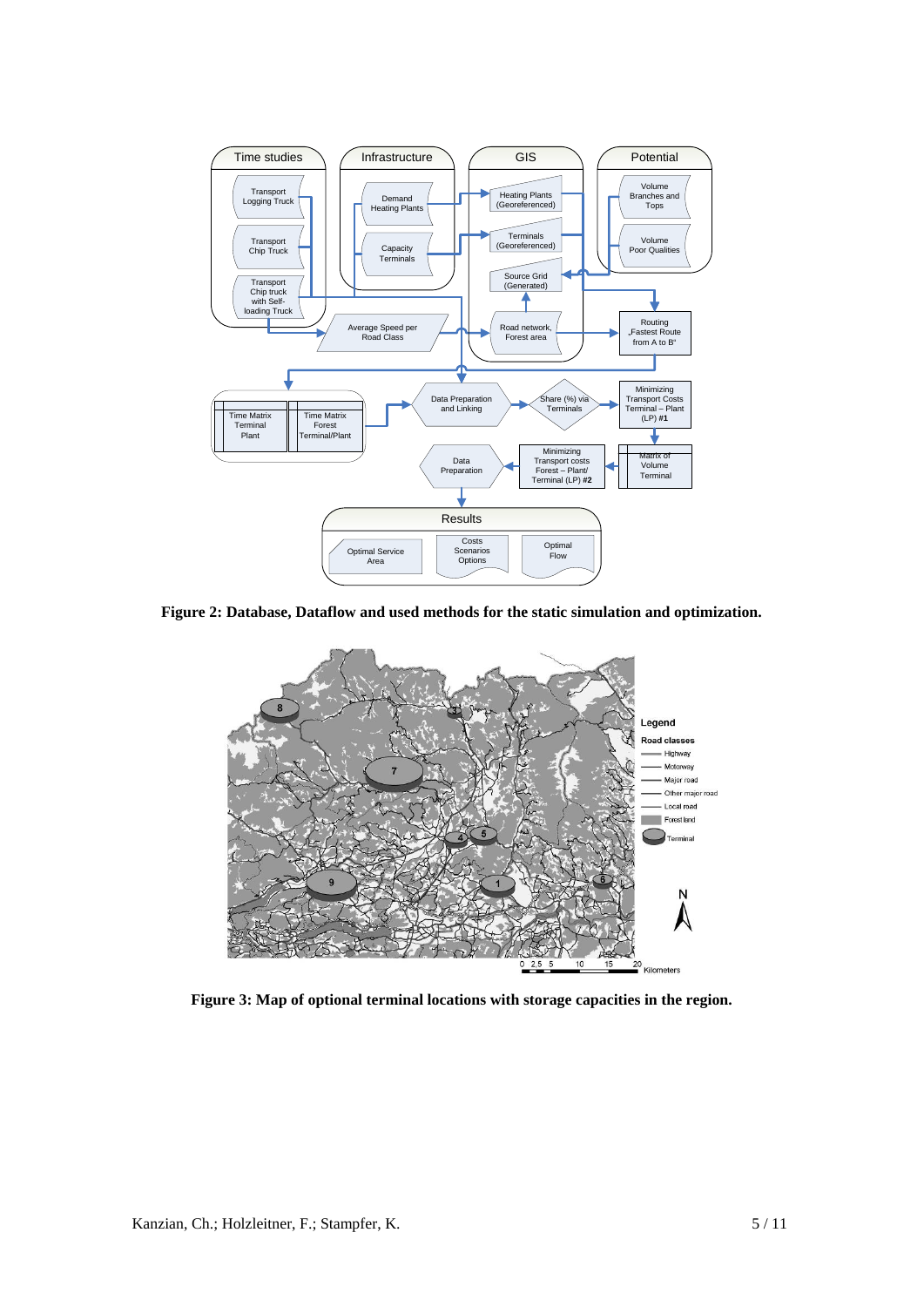

**Figure 4: Demand level of heating plants and distribution of used fuel types.** 

## **2.2. Data preparation and processing**

Via network analyses the shortest drive time for each sink-source connection is calculated and stored in form of a transport matrix. Afterwards the loading, unloading and waiting times are added. This total transport time is multiplied by the hourly costs and finally divided by the load volume to achieve the costs per entity. A network analysis requires a specific road network dataset, which is digitized and attributed properly. More precisely each road is split in sections connected via nodes. All sections include information about distance, travel time, average speed and restrictions. As these data are not freely available, a license has to be purchased. As the database contains no drive time of trucks as it is normally used by car navigations systems, time of transport must be computed for each section of the road with the information of distance and average speed. Average speeds of trucks on different functional road classes are taken from Ganz et al. (2005).

The processing of geographical information, the routing and building maps are done with ArcView 3.x® and ArcGIS® from ESRI. Data preparation and linking is carried out in a spreadsheet using MS-Excel. The implementation of linear programming is done in MS-Excel® with the application of Premium Solver<sup>®</sup> using the "Large Scale LP-Solver" package. All the calculations are based on results of the study for potential useable energy wood in the region. Due to the reduced usage of branches and topes in the plants the potential of energy wood is reduced from 1.47 m<sup>3</sup>/h/a to 0.60 m<sup>3</sup>/ha/a solid. Converting the solid mass into loose cubic meters is done by the factor 2.5 (ÖNORM, 1998). So each source represents an amount of 150 m<sup>3</sup>/ a of loose fuel wood. To determine the maximum capacity and the yearly turnover respectively, a storage time of 12 months and an area usage of  $200 \text{ m}^2/1,000 \text{ m}^3$  loose is considerate (Table 2).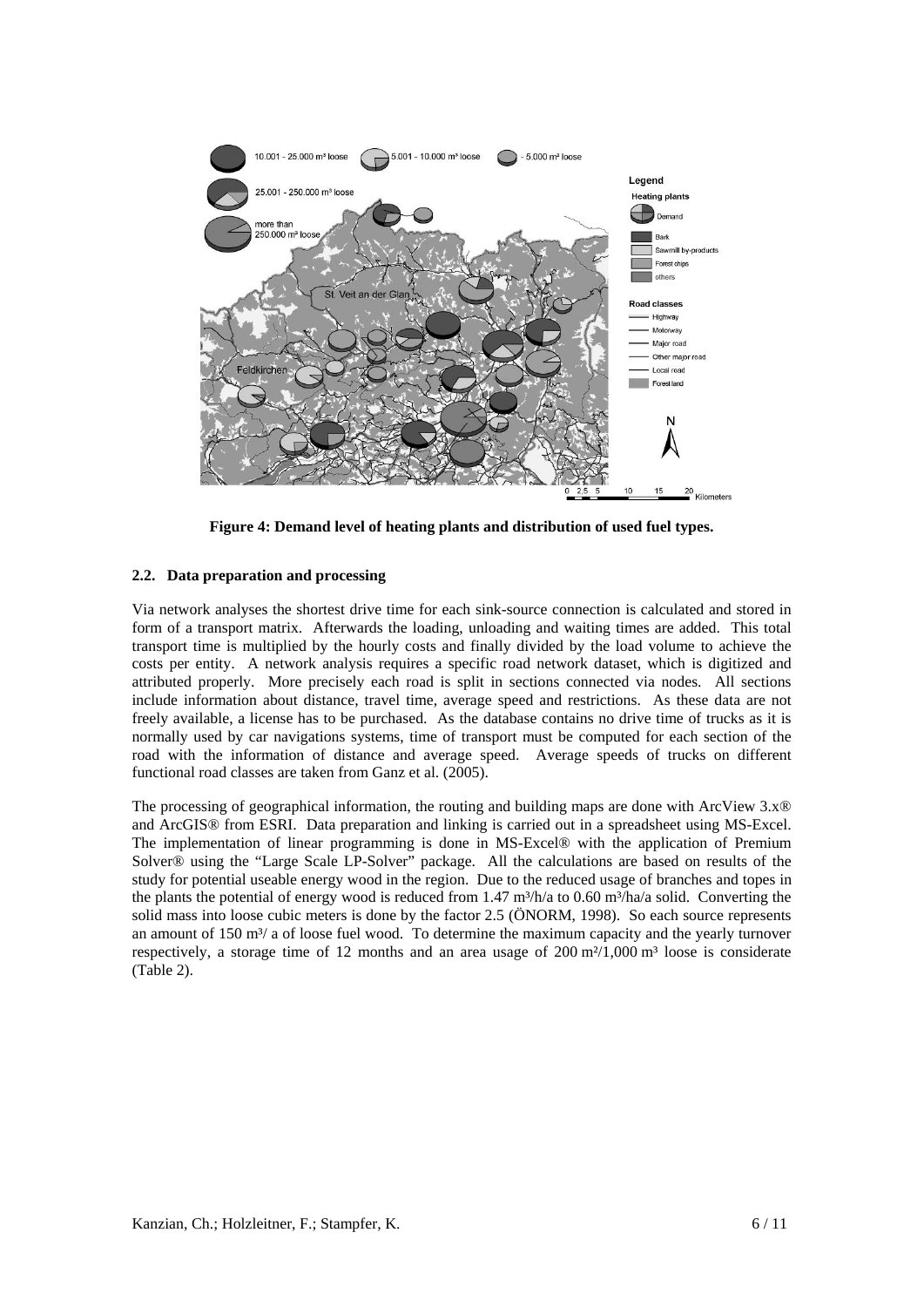|            | Potential-Forest Site |                                                   |                 | Terminal |                    |
|------------|-----------------------|---------------------------------------------------|-----------------|----------|--------------------|
| Grid Size  | 100                   | [ha]                                              | Time of stoarge | 12       | <b>Months</b>      |
| Potential  | 0.6                   | [m <sup>3</sup> /ha]                              | Area            | 200      | $m2/1,000m3$ loose |
| Potential  | 60                    | [m <sup>3</sup> /Point]                           |                 |          |                    |
| Potential  | 150                   | [m <sup>3</sup> loose/Point]                      |                 |          |                    |
| Conversion | 2.5                   | $\lceil m^3 \rceil$ loose/m <sup>3</sup> $\lceil$ |                 |          |                    |

#### **Table 2: Data for calculating fuel potential per source and terminal capacities.**

# **Table 3: Demand of heating plants (a) Capacities of terminals (b)**

**(b)** 

**(a)** 

| Plant | Demand                   |
|-------|--------------------------|
| []    | [m <sup>3</sup> loose/a] |
| 22    | 25,000                   |
| 3     | 16,800                   |
| 26    | 16,470                   |
| 15    | 3,000                    |
| 5     | 2,800                    |
| 9     | 2,500                    |
| 1     | 2,500                    |
| 10    | 1,750                    |
| 14    | 1,450                    |
| 20    | 1,000                    |
| 27    | 210,000                  |
| 28    | 4,400                    |
| 29    | 2,200                    |
| 8     | 1,893                    |
| 21    | 9,600                    |
| 31    | 1,173                    |
|       | 302,536                  |

| Terminal | Area                | Capacity per Year            |
|----------|---------------------|------------------------------|
| []       | $\lceil m^2 \rceil$ | $\lceil m^3 \rceil$ loose/al |
| 1        | 4,020               | 20,100                       |
| 3        | 680                 | 3,400                        |
| 4        | 1,800               | 9,000                        |
| 5        | 2,500               | 12,500                       |
| 6        | 1,350               | 6,750                        |
| 7        | 11,500              | 57,500                       |
| 8        | 5,000               | 25,000                       |
| 9        | 8,800               | 44,000                       |
|          |                     | 178,250                      |
|          |                     |                              |

### **3. Results and conclusions**

The computed costs – supply costs at plant level - include chipping, transport and variable terminal costs. This supply costs reflect the viewpoint of forest owners and suppliers respectively, so there are no terminal costs calculated at plant, as they are paid by the plant owner. At a yearly demand level of 73,000 m³ forest chips the optimal supply cost will be 5.80 EUR per cubic meter loose on average, if the material is delivered directly to plant. Fuel flow via terminal creates additional need for transport and the costs for the terminal must be added. Therefore the costs increase to 6.40 and 7.40 EURm<sup>-3</sup> loose respectively. Another effect appears if demand rises like in scenario II and III. Supply costs of direct transport will increase from  $5.80$  to  $6.60$  EUR m<sup>-3</sup> loose (Table 4).

Forest chips made of harvesting residuals have poor quality and can only be burnt in large boilers. For this an additional supply scenario beside the scenarios presented in Table 1 was computed using the selfloading truck, presented by Kanzian and Holzleitner (2006), as transport vehicle and direct transport from forest to consumer. A potential of 0.18 m<sup>3</sup> solid per hectare and year as well as only larger plants with a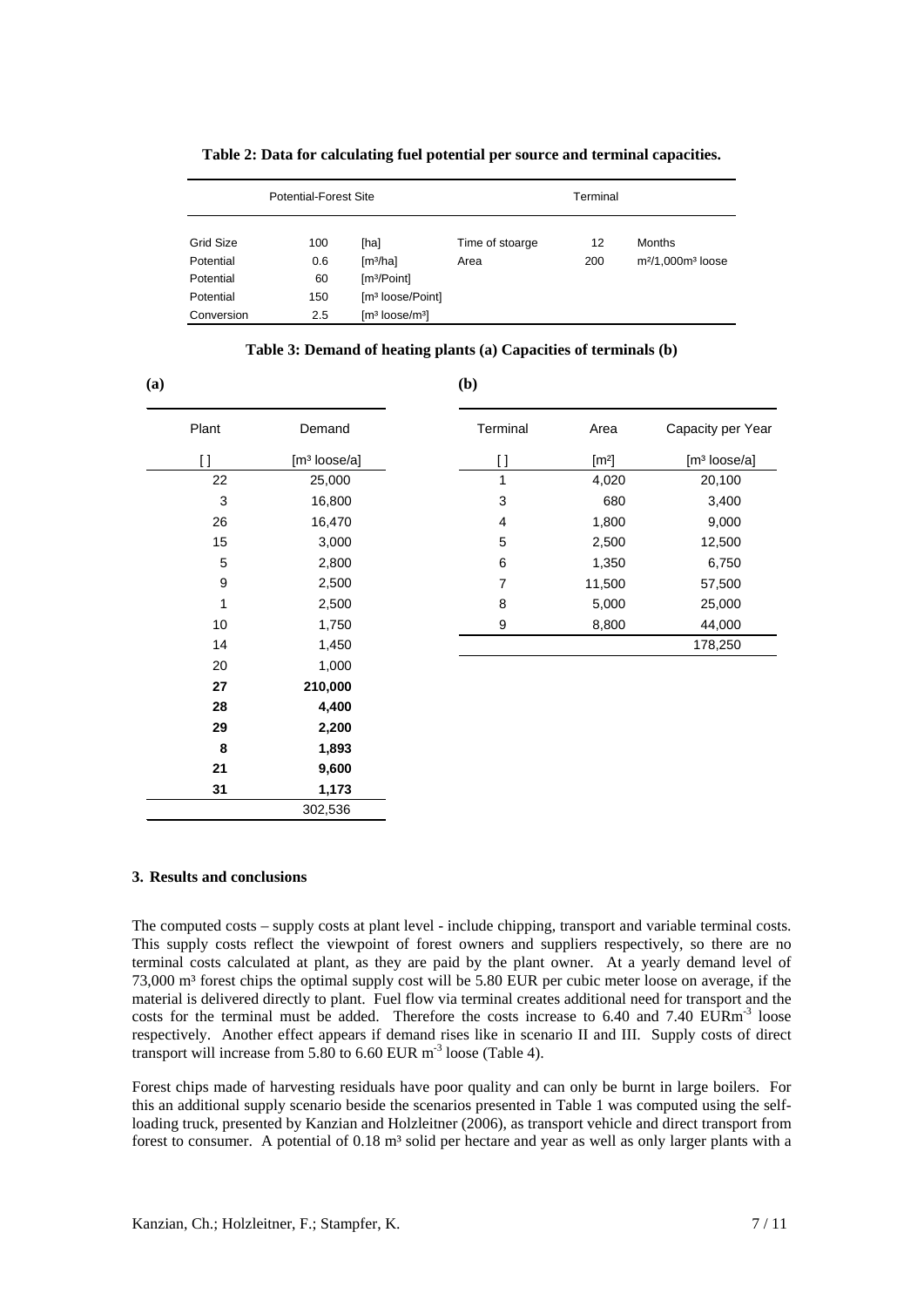minimum demand of 15,000 m<sup>3</sup> loose per year are considered in the calculation. In the research area only plant 22, 3, 26 and 27 consume more than that per year. The assumed potential of harvesting residuals covers 22% of selected plants demand. Referring to the given parameters, supply costs at plant level between 8.40 till 9.10 EURm<sup>-3</sup> loose can be expected. Be aware that the results can not be compared to scenarios I to III as different sources transported and also some costs of 2.0 EURm<sup>-3</sup> loose include for the short pre-transport of raw material.

| <b>Scenarios</b>         |      | Options - costs [EUR*m <sup>-3</sup> loose] |      |
|--------------------------|------|---------------------------------------------|------|
|                          |      |                                             |      |
| <b>Demand</b>            |      | <b>Share via Terminals</b>                  |      |
| $\mathsf{Im}^3$ loose/al | 0%   | 50%                                         | 100% |
| $1 - 73,000$             | 5.80 | 6.40                                        | 7.40 |
| $II - 96,000$            | 5.90 | 6.50                                        | 7.40 |
| $III - 306,000$          | 6.60 | 6.90                                        |      |

**Table 4: Supply costs of computed scenarios and options in Euro per cubic meter forest chips.** 

Beside the optimal cost allocation of sources, also the material flow from terminals to plant is optimized. To answer the question which terminals should be used the scenario III variant 2 would be taken as example. The optimization assigns a high yearly turnover to Terminal 7, which is located at the center of the study area. A total volume of  $57,400$  m<sup>3</sup> loose should distribute to plants 3, 26, 5, 1, 10 and 27 with optimal flows of 8,500; 8,200; 1,900; 1,200; 1,000 and 36,600 m³ loose per year (Table 5). All terminals except number 8 operate in full capacity, which implies that this location is less competitive against the others. As this terminal position is close to border of the research area, high transport costs arise. Comparing all other scenarios and options terminals 5, 7 and 9 seems to be promising locations for terminals.

As each source point was allocate to one sink, optimal trading areas can be displayed. The areas are more or less located around the plants along major roads. Because of the given potential and the low demand only small supply areas appear (

Figure 5). If the demand rises, like at scenario III where a new CHP will consume most of the forest fuel, the supply areas of existing plants will move. For example the fuel for plant 22 will only be delivered from the east. To fulfill the consumption of heating plant 27 nearly the source of the whole research area must be taken (Figure 6).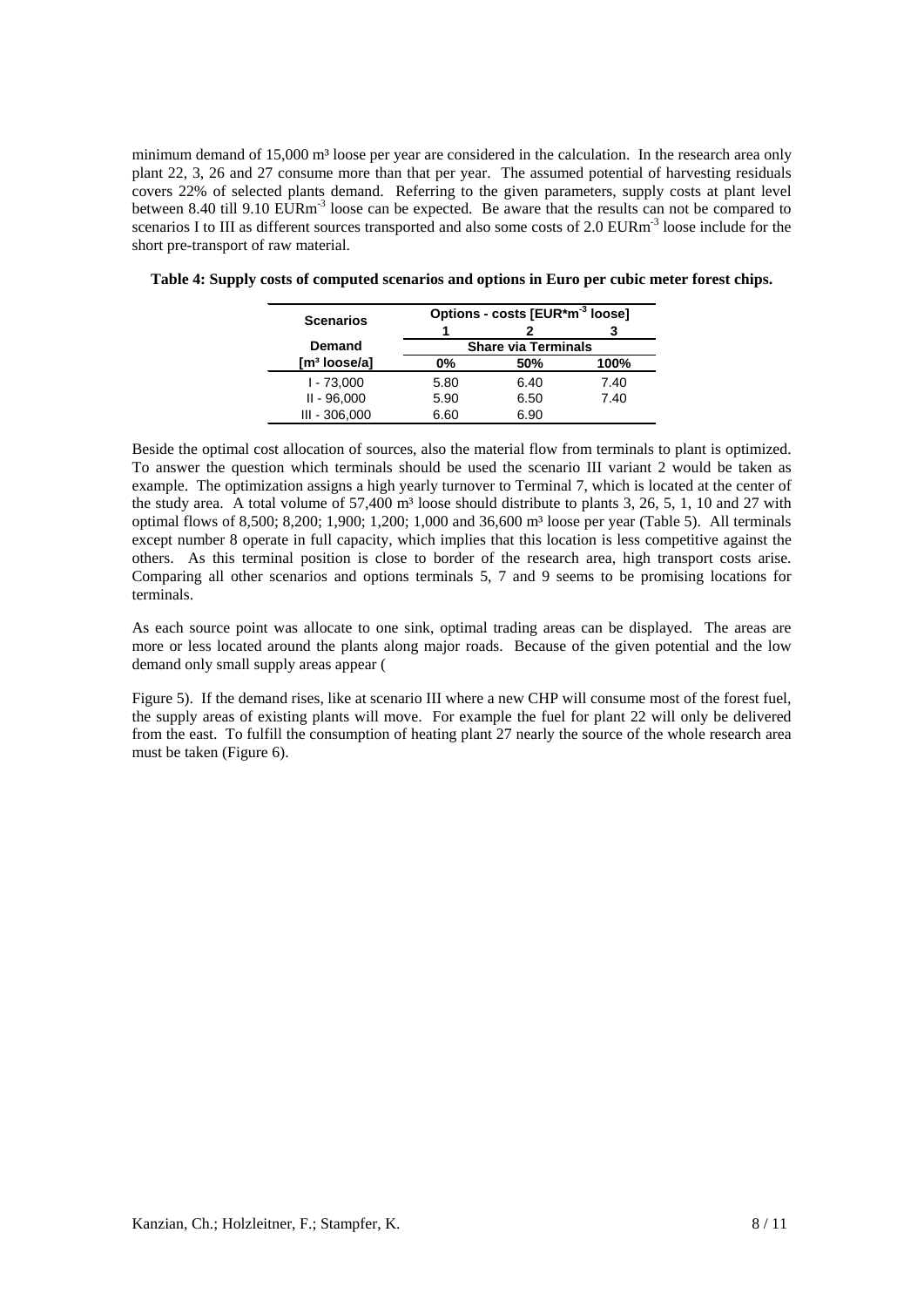

**Figure 5: Optimal supply areas at scenario I variant 1 and cost optimal allocation of potential respectively.** 



**Figure 6: Optimal supply areas at scenario III variant shows that most of the potential will be allocated to heating plant 27.**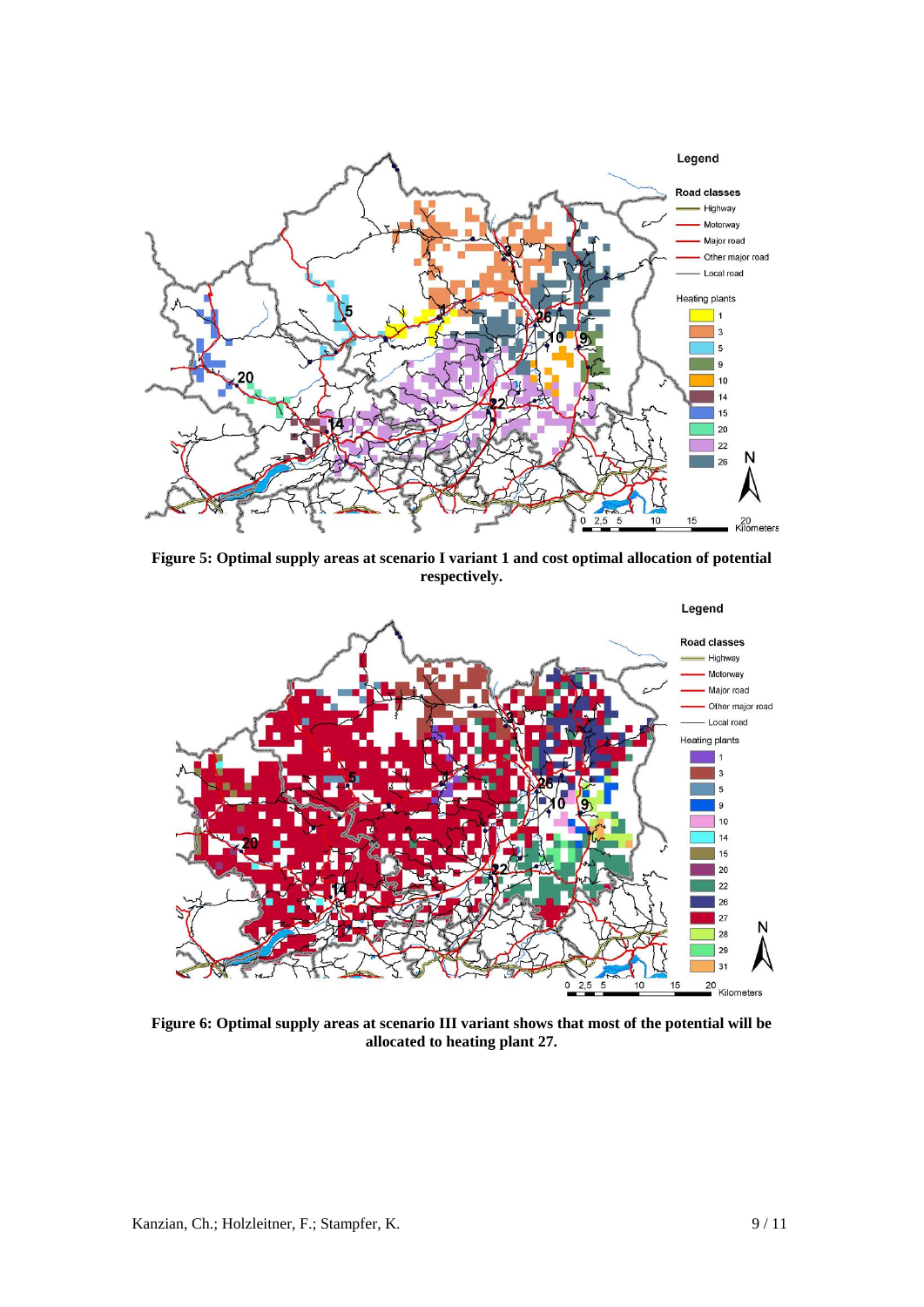|               |                                |      |      | Terminal      |      |                                                 |               |       |           |
|---------------|--------------------------------|------|------|---------------|------|-------------------------------------------------|---------------|-------|-----------|
|               |                                |      |      | Ю             | ဖ    |                                                 | ထ             | თ     |           |
| Plant         |                                |      |      |               |      |                                                 |               |       | Sum plant |
|               | 12600                          |      |      |               |      |                                                 |               |       | 12600     |
|               |                                |      |      |               |      | 8500<br>8200                                    |               |       |           |
|               |                                |      |      |               |      |                                                 |               |       |           |
|               |                                |      | 2700 |               |      |                                                 |               |       |           |
|               |                                |      |      |               |      | 1900                                            |               |       |           |
|               | 1500                           |      |      |               |      |                                                 |               |       |           |
|               |                                |      |      |               |      |                                                 |               |       |           |
| ≘             |                                |      |      |               |      | $\begin{array}{c}\n 0.00 \\ 0.00\n \end{array}$ |               |       |           |
|               |                                |      |      | $\frac{8}{2}$ |      |                                                 |               |       |           |
|               |                                |      | 500  |               |      |                                                 |               |       |           |
|               |                                | 2400 | 5800 | 11900         | 2200 | 36600                                           |               | 43900 |           |
|               |                                |      |      |               |      |                                                 |               |       |           |
|               | ខ្លួ ខ្លួ ខ្លួ<br>ស្តូ ស្គូ និ |      |      |               |      |                                                 |               |       |           |
|               |                                |      |      |               |      |                                                 |               |       |           |
| $\infty$      |                                | 1000 |      |               |      |                                                 |               |       |           |
|               |                                |      |      |               | 4600 |                                                 | 200           |       |           |
| Sum terminal  | 20200                          | 3400 | 9000 | 12600         | 6800 | 57400                                           | 200           | 43900 | 153500    |
| Percentage of |                                |      |      |               |      |                                                 |               |       |           |
| max capacity  | 100%                           | 100% | 100% | 100%          | 100% | 100%                                            | $\frac{5}{6}$ | 100%  |           |
|               |                                |      |      |               |      |                                                 |               |       |           |

**Table 5: Optimized fuel flow from terminals to plants at scenario III option 2 in cubic meter loose per year.**